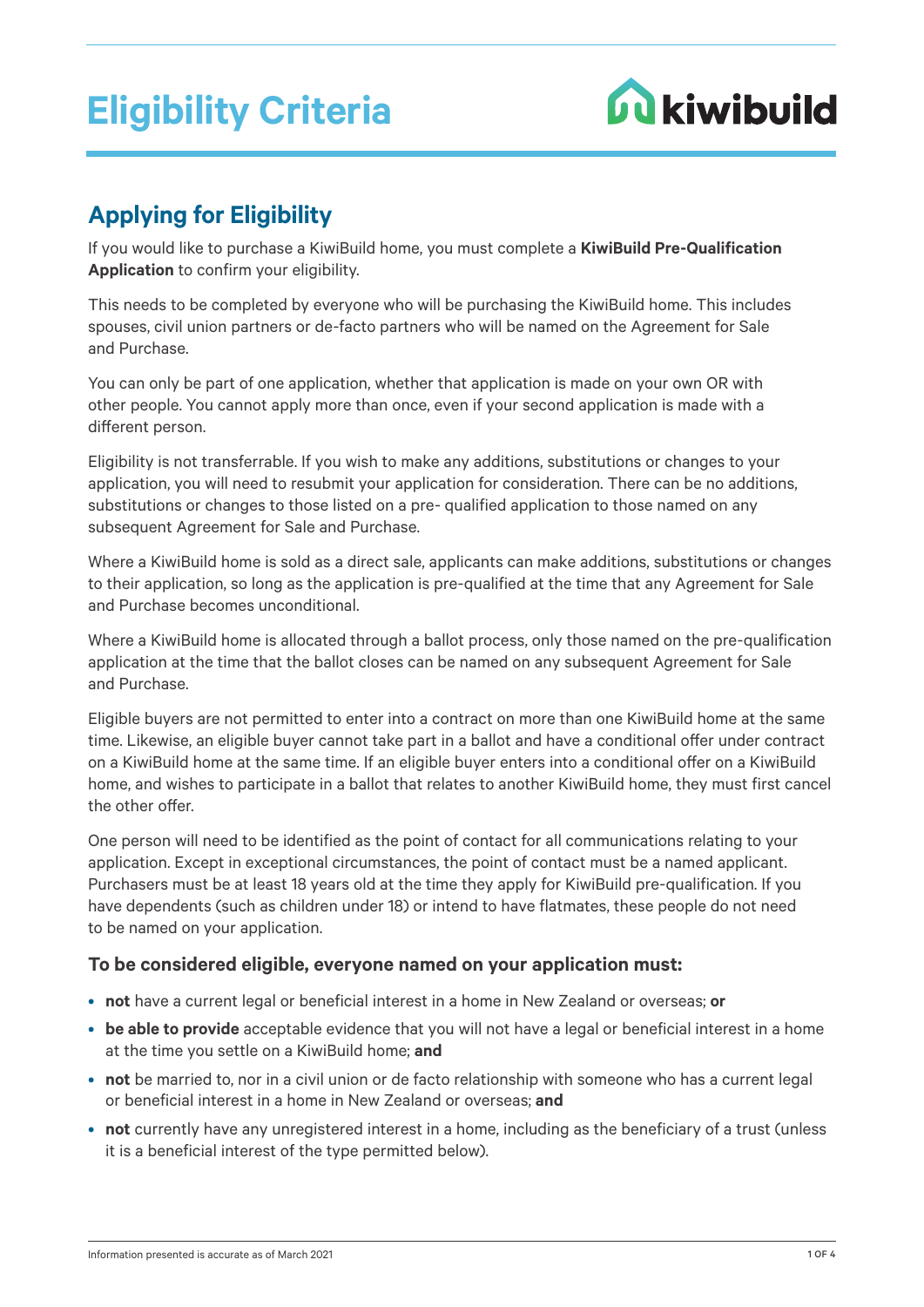In addition, you must:

- be a New Zealand citizen, permanent resident, or a resident visa holder who is "ordinarily resident in New Zealand"; **or**
- be applying with someone who meets the citizenship or residency requirements and you are married to or in a civil union or de facto partnership with that person; **and**
- have a total income before tax of no more than:
	- \$120,000 for a single applicant; **or**
	- \$180,000 where there is more than one applicant; **and**
- intend to own and live in the home for the Minimum Ownership Period (see below), calculated from the settlement date of your purchase.

# **Clarifications on Eligibility Requirements**

#### **New Zealand citizenship or residency**

To be eligible to buy a KiwiBuild home you must be a New Zealand citizen, a permanent resident, or a resident visa holder who is "ordinarily resident in New Zealand". If you are applying with a spouse, civil union partner or de facto partner only one of you will need to meet these requirements.

Other visa types are not eligible, even if you normally reside in New Zealand.

## **Ordinarily Resident in New Zealand**

If you are a resident visa holder, you are considered to be "ordinarily resident in New Zealand" if you:

- have been living in New Zealand for at least the past 12 months; **and**
- have been in New Zealand for at least 183 days in total in the past 12 months; **and**
- are a tax resident in New Zealand, meaning that you meet the criteria above and you have a long-term connection to New Zealand (e.g. you have work or family ties to the country).

#### **Income**

The total income before tax (i.e. gross income) means the combined income of everyone named on the Application who will share ownership of the home. This includes anyone who will be named on the Agreement for Sale and Purchase, even if they are not contributing any money to pay for the home. It does not include the income of any children, flatmates or boarders who will live with you in the KiwiBuild home after you purchase it.

Income includes money from any source, such as income from employment (e.g. wages, salary, bonuses, overtime pay), pensions, rental income or investments.

- If you are on a salary, benefit or pension, you will need to provide proof of your income from the IRD for the past 12 months immediately prior to the date of application in order to determine your eligibility.
- If you do not earn any income at all, you will need to provide proof of no income from the IRD.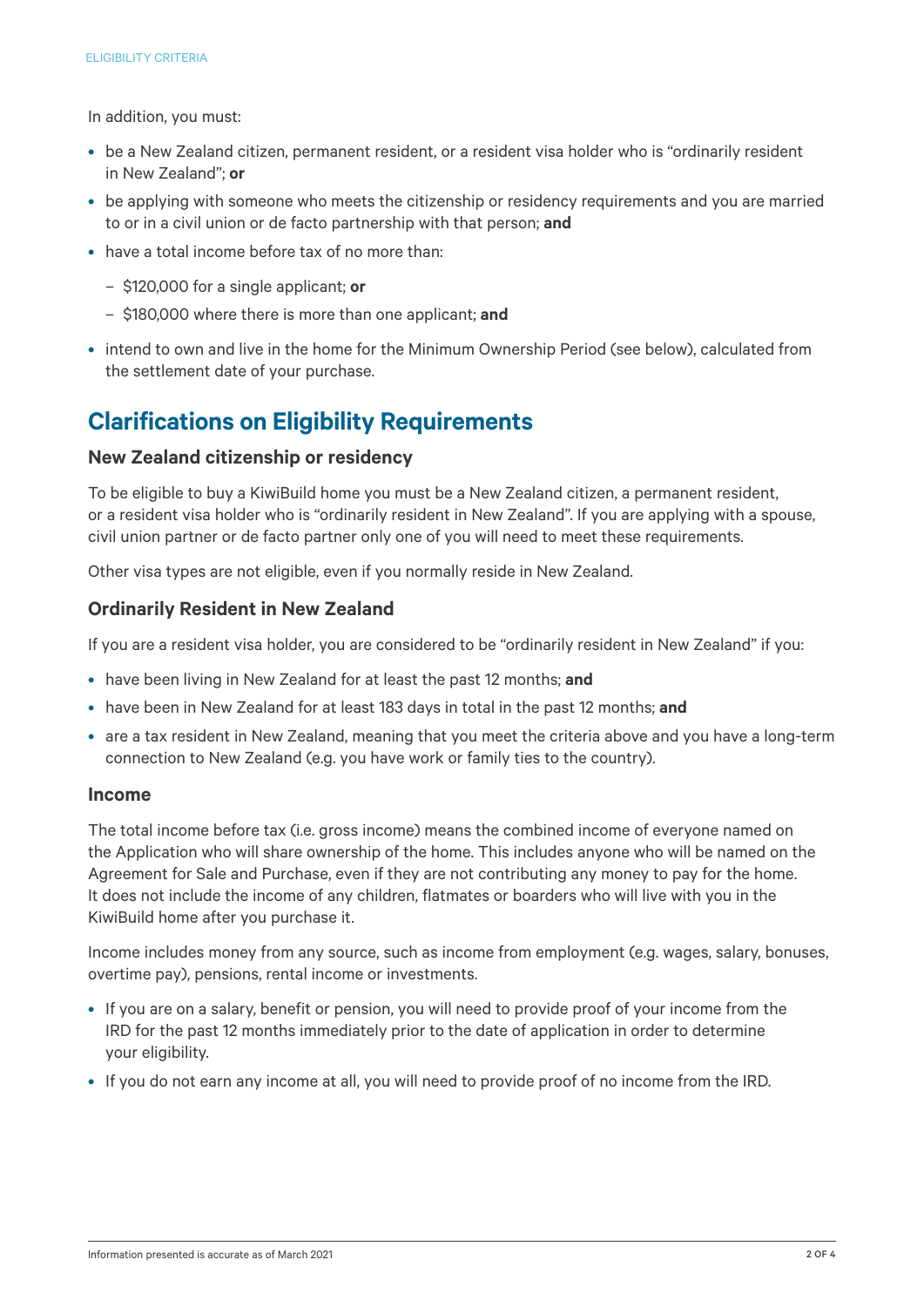- Some one-off and secondary sources of income are not considered part of your earnings and will not count towards the income cap. These may include:
	- secondary benefits (such as Accommodation Supplements)
	- tax credits (such as Working for Families)
	- certain types of investment income (such as KiwiSaver investments)
	- non-taxable income (such as allowances and scholarships).

If you have provided proof of irregular income, the level of income for the income cap can be re-considered at Kāinga Ora's discretion.

If you are self-employed, you must provide your earnings documents for the last complete tax year. Acceptable documents include:

- an IRD Individual Income Tax Return for the most recent complete tax year; or if required
- an IR3 Individual Tax Return prepared by an accountant (if your Individual Income Tax Return is unavailable on your myIR account).

If you have not been self-employed for a full tax year, you will need to provide an IRD Summary of Earnings for the most recent tax year.

# **Home Ownership**

## **Legal or beneficial interest in a home**

A home is considered: A legal or beneficial interest in land which contains a permanent dwelling that you can live in.

You cannot be the registered owner of any home at the time you settle on a KiwiBuild home. To be eligible to purchase a KiwiBuild home, you must agree that you will not hold a legal or beneficial interest in a home at the time you settle on a KiwiBuild home. However, even if you are not the registered owner, you will also be ineligible if the home is relationship property. KiwiBuild considers having a beneficial interest in relationship property to mean being married to, or in a civil union or de facto partnership with the person whose name is on the title of a home. This includes homes that are owned in overseas countries.

You will need to sign a statutory declaration to confirm that you agree to these requirements. Where relevant, KiwiBuild will take measures to ensure that you have taken the required steps to comply with these conditions before your purchase is finalised.

## **Trusts**

Applicants who have a legal or beneficial interest in a home by virtue of a trust (e.g. a family trust that owns the family home) may still be considered to be an eligible buyer.

For example, if your parents established a family trust and the trust owns your parents' home, although you are likely to have a beneficial interest in the home under the terms of the family trust, that interest alone will not automatically prevent you from being an eligible KiwiBuild buyer.